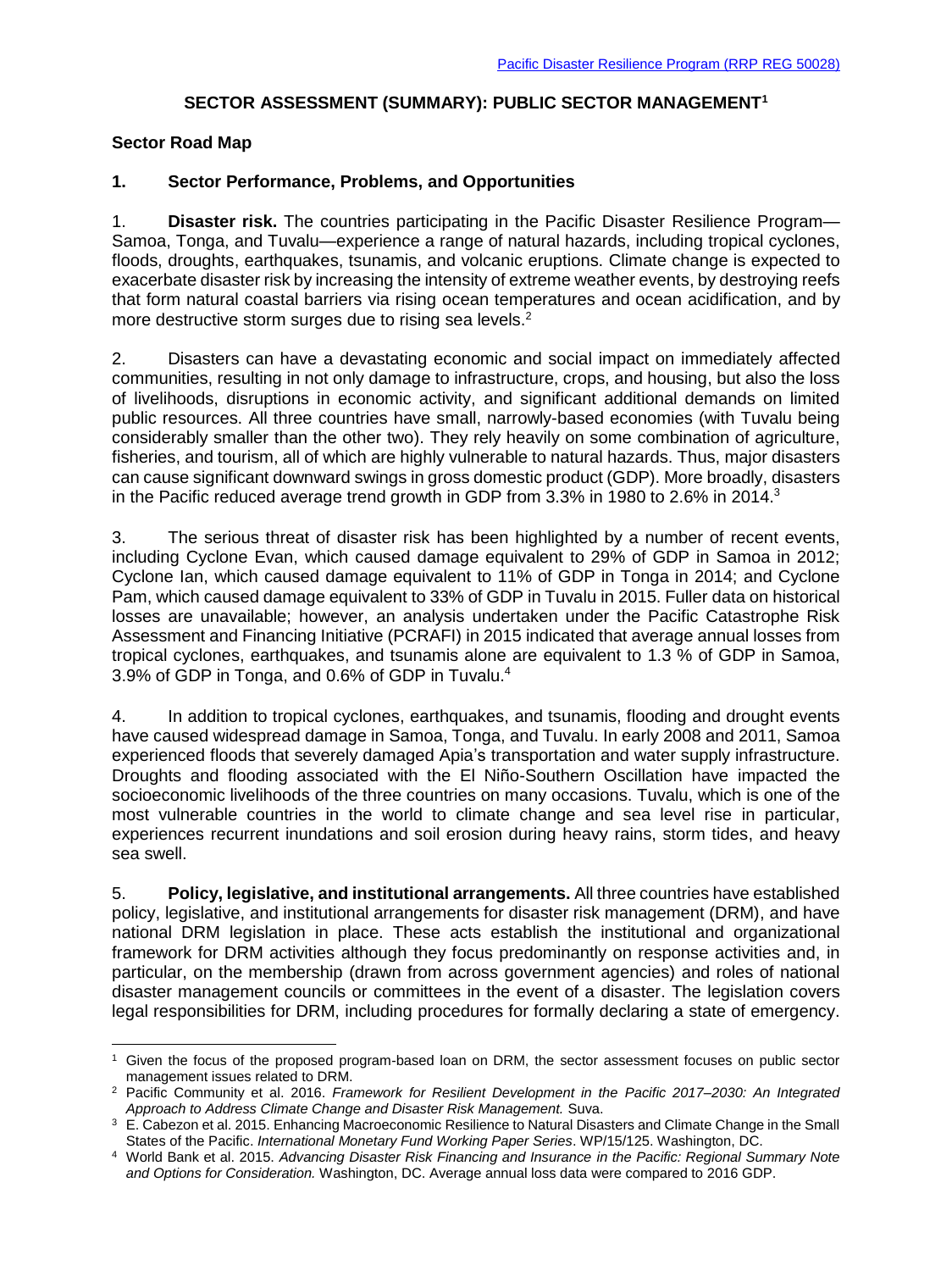All governments are cautious about declaring disasters, recognizing the potential negative impacts that such declarations can have on tourism and on business sentiment more generally.

6. National disaster management councils and committees typically only meet in the event of major impending disasters and their aftermath, with the notable exception of Samoa where they meet quarterly. However, disaster risk reduction (DRR) is increasingly covered by national climate change working groups or committees, some of which meet fairly regularly. Standard procurement regulations and processes can typically be streamlined following a declaration of emergency to support rapid response. Some government agencies also maintain preferred lists of suppliers to speed response further, but there is room for improvement in emergency procurement standard operating procedures and pre-contracting arrangements.

7. The countries have made progress in integrating climate change and disaster resilience policies and plans (para. 12), in recognition of the fundamental interrelated threats posed by both issues. DRM is embedded in the climate change policies for Tonga and Tuvalu, while Samoa's new DRM plan, endorsed in 2017, reaffirms the government's focus on mainstreaming climate change and disaster resilience across all sectors, and guides the role of sector agencies in postdisaster response.

8. The Framework for Resilient Development in the Pacific, 2017–2030 also provides highlevel strategic guidance on climate change and disaster resilience (footnote 2). The framework promotes harmonized approaches and closer collaboration across Pacific island countries including relating to climate change and disaster risk reduction, and strengthened disaster preparedness, relief, and recovery. The program's regional approach complements regional collaboration though other initiatives, including the PCRAFI and activities of the South Pacific Regional Environment Programme. Pacific island countries are also signatories of the Sendai Framework for Disaster Risk Reduction, 2015–2030,<sup>5</sup> which aims to strengthen disaster resilience through enhanced disaster preparedness for effective response and to "build back better" in recovery, rehabilitation, and reconstruction.

9. **Disaster risk financing**. The governments of all three countries have some financial arrangements for disaster response in place, but recognize the need to strengthen fiscal buffers further, including covering a financing gap between low and medium levels of risk. All have some form of contingency budget arrangements to support disaster response for very low layers of risk, and have procedures in place for some post-disaster budget reallocation. After Tropical Cyclone Pam in 2015, the Government of Tuvalu also passed an act establishing the Tuvalu Survival Fund. <sup>6</sup> This fund had a balance of \$5.5 million as of mid-2017.

10. Samoa and Tonga participate in the PCRAFI insurance scheme, which provides insurance cover against medium-risk layers.<sup>7</sup> The scheme offers cover against tropical cyclones, earthquakes, and/or tsunamis, with payouts determined based on modeled loss. Premium payments for both countries are currently supported through the World Bank Pacific Resilience Program. The estimated cost of the annual premium for each of the four Phase I countries (also including the Marshall Islands and Vanuatu) was \$0.5 million for 3 years from November 2015 to October 2018, according to the World Bank at the time of the Pacific Resilience Program's approval in 2015. The participating governments provide counterpart funding to finance the premium in part, set at a minimum of \$40,000 for the year commencing November 2015, \$50,000 for the year commencing November 2016, and \$60,000 for the year commencing November 2017. Other donors have also supported the establishment and operation of the program.

 $\overline{\phantom{a}}$ <sup>5</sup> United Nations. 2015. *Sendai Framework for Disaster Risk Reduction 2015–2030.* New York.

<sup>&</sup>lt;sup>6</sup> In addition to financing emergency relief and disaster response, the funds can be applied to adaptation, reconstruction, and rehabilitation.

<sup>7</sup> World Bank. 2015. *Pacific Resilience Program*. Washington, DC.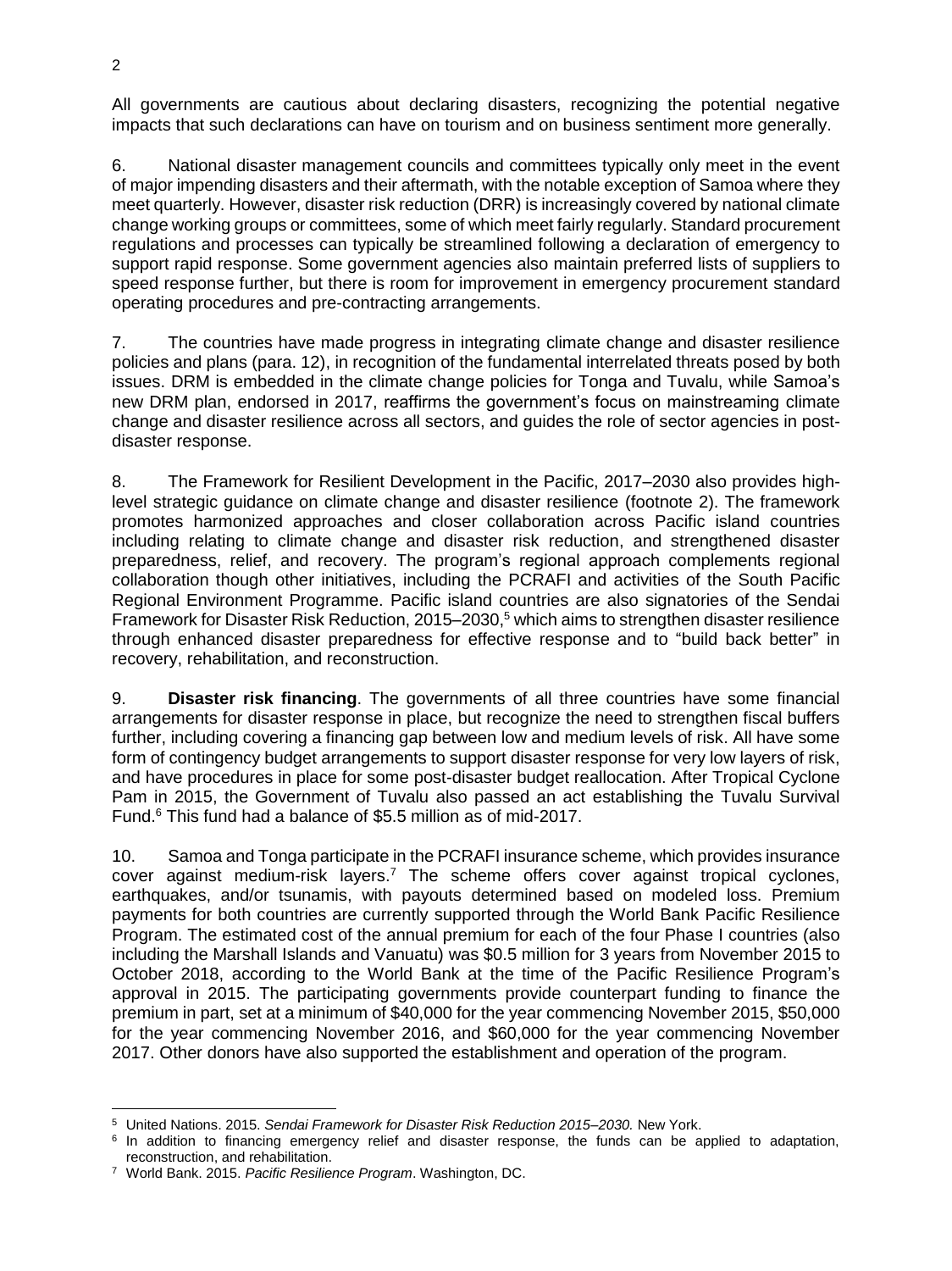11. Tonga received a PCRAFI pay-out of \$1.3 million in the aftermath of Cyclone Ian. Private sector and residential disaster insurance cover is low across the three focus countries, and government cover beyond the PCRAFI is limited, except in Samoa where all government buildings, including hospitals and schools, carry comprehensive insurance.

12. In the aftermath of recent major disasters in the focus countries, development partners have contributed significant amounts of aid-in-kind, grants, and loans for immediate support and medium-term reconstruction-related projects. However, the coordination of this support has often posed significant challenges and stretched governments' absorption capacity.

# **2. Government's Sector Strategy**

13. **Disaster risk management strategies and plans** Current national development strategies and plans in all four countries attach considerable importance to enhanced climate change and disaster resilience. The Strategy for the Development of Samoa, 2016/17 to 2019/20 identifies climate and disaster resilience as one of 14 key outcomes. <sup>8</sup> The Tonga Strategic Development Framework 2015–2025 includes improved resilience to extreme natural events and the impact of climate change as one its outcomes.<sup>9</sup> The Government of Tuvalu's National Strategy for Sustainable Development for 2016–2020, Te Kakeega III, focuses on 12 priority areas, including climate change.<sup>10</sup> DRM is covered within the climate change priority action, which emphasizes the need to improve DRR, preparedness, and response.

14. Most of the countries have taken steps to develop joint climate change and disaster plans while also maintaining separate disaster plans providing more directive guidance on disaster preparedness and response. They have also generally shifted toward a greater emphasis on the role of local governments and communities, and are working to strengthen local development plans, including integrating climate change and DRM concerns into the plans. Both Tonga and Tuvalu also have joint action plans on climate change and DRM in place Tonga's second joint national action plan is scheduled for approval by the end of 2017 while Tuvalu's second plan will be prepared in 2018. Meanwhile, Tonga's national emergency management plan identifies the essential organizational and procedural components for effective DRM, and Tuvalu is also developing a new disaster management plan to enhance related arrangements. Samoa approved a new DRM, rather than climate change, plan in 2017, incorporating the mainstreaming of disaster and climate resilience. However, the implementation of climate change and disaster plans must be stepped up significantly in all three countries.

15. National infrastructure plans typically recognize the importance of addressing climate change and disaster risk as well. All countries have included climate change and disaster considerations in the prioritization framework for current national infrastructure plans. Samoa has completed the development of new building codes incorporating disaster resilience components, and Tuvalu will commence a revision of its building codes in 2018, with ADB support. Implementing and enforcing building codes remains a challenge.

## **3. ADB's Sector Experience and Assistance Program**

16. The Pacific Approach, 2016–2020 of the Asian Development Bank (ADB) serves as ADB's operational framework for the Pacific region and overall country partnership strategy for the 11 smaller Pacific island countries, including the three focus countries for the program. The Pacific Approach is based on a three-pronged strategy to achieve more inclusive economic growth, create jobs, and improve human development outcomes. The second prong focuses on managing

 $\overline{a}$ <sup>8</sup> Government of Samoa. 2016. *Strategy for the Development of Samoa, 2016/17–2019/20*. Apia.

<sup>9</sup> Government of the Kingdom of Tonga. 2015. *Tongan Strategic Development Framework II: A More Progressive Tonga 2015–2025.* Nuku'alofa.

<sup>10</sup> Government of Tuvalu. 2016. *Te Kakeega III: National Strategy for Sustainable Development 2016 to 2020.* Funafuti.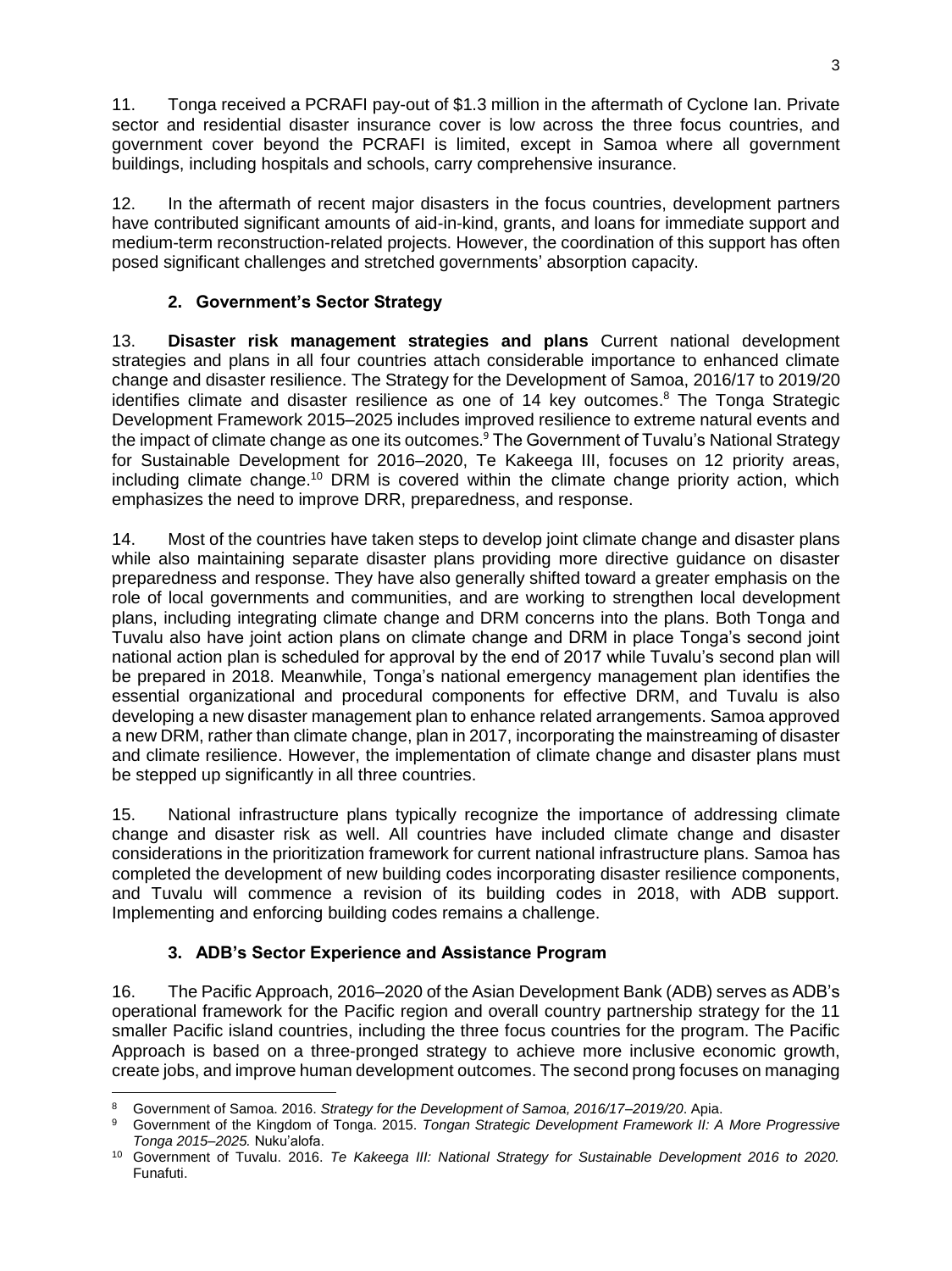risks, including disaster risk, through a series of actions, including strengthening institutional capacities, promoting sound public sector management, and building resilience to climate change and disasters.

17. ADB already has significant DRM engagement in the focus countries, in particular for disaster response. Over the past 10 years, it has approved grants, loans, and technical assistance (TA) totaling as follows: \$17.0 million for Samoa in response to the 2008 earthquake and tsunami, primarily for the Economic Recovery Support Program, which funded fiscal deficits and raised capital expenditure, including for the reconstruction efforts; \$19.7 million for Samoa in response to Tropical Cyclone Evan in 2012, primarily for the reconstruction of the energy sector; \$8.8 million for Tonga in response to Tropical Cyclone Ian in 2014 for the restoration of the electricity and education sectors; and \$3.0 million for Tuvalu after Tropical Cyclone Pam in 2015, from the Disaster Response Facility, to undertake rehabilitation works under the Outer Island Maritime Infrastructure Project.

18. ADB has also supported efforts to strengthen underlying long-term disaster resilience in the three focus countries, both by incorporating build-back-better components in post-disaster recovery and reconstruction operations, and by embedding DRR components in other development projects. For instance, over the past 10 years ADB has approved assistance supporting enhanced stormwater drainage and flood mitigation works within urban development projects in Samoa and Tonga, climate and disaster proofing of port and other marine structures in Samoa and Tuvalu, climate and disaster proofing of power distribution grid assets in Tonga and small hydropower plants in Samoa, and enhanced management of mangroves and other DRM measures under a climate resilience project in Tonga.

19. Further investment in DRR is planned in all three countries through earmarked concessional assistance allocations for DRR during the Asian Development Fund 12 period (2017–2020). This funding is intended to strengthen disaster resilience and help spur more investment in this area, contributing to sustainable, inclusive development in ADB's concessional assistance-only countries. The funding can support (i) stand-alone DRR projects, (ii) discrete DRR components of other grant and loan projects, and (iii) the incremental cost of strengthening the disaster resilience of other ADB investments.

20. The Pacific Disaster Resilience Program includes attached TA that will support priority long-term DRM activities in the three participating countries and at the regional level to broaden the resilience of institutions and communities. This will include advisory and capacity development support for DRM planning and governance, the mainstreaming of DRM into sector policies, and support for post-disaster public financial management, streamlined procurement practices, and enhanced disaster risk financing strategies, as well as disaster preparedness measures. The TA will also support the assessment of options for, and potential costs of and benefits from a collaborative multi-country mechanism to provide contingent financing in the event of disasters triggered by natural hazards.